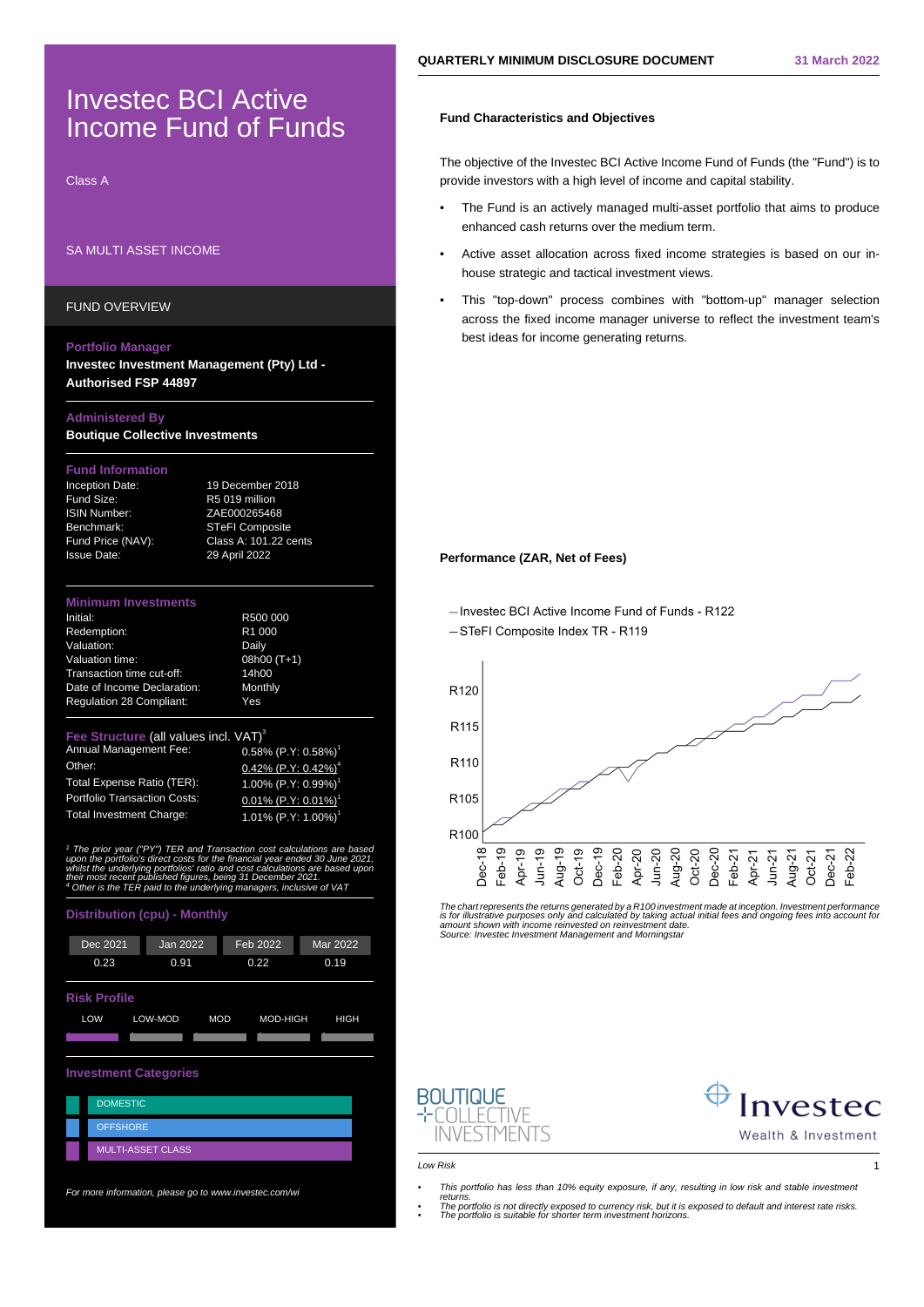# Investec BCI Active Income Fund of Funds

Class A SA MULTI ASSET INCOME PORTFOLIO POSITIONING **Manager Allocation (%)**<sup>3</sup>



# **Asset Allocation (%)<sup>3</sup>**



Source: Investec Investment Management and Morningstar

# **Performance (Class A, net of fees)**

|                                          | 1 year | 2 years $2$ | $3 \text{ years}^2$ | <b>Since</b><br>inception $2$ |      | <b>Calendar High Calendar Low</b> |
|------------------------------------------|--------|-------------|---------------------|-------------------------------|------|-----------------------------------|
| Investec BCI Active Income Fund of Funds | 6.3%   | 6.6%        | 6.0%                | 6.2%                          | 7.8% | 5.4%                              |
| STeFI Composite Index TR                 | 3.9%   | 4.3%        | 5.2%                | 5.4%                          | 7.3% | 5.4%                              |

2 Annualised Method of calculation: NAV-NAV. Gross income reinvested Source: Investec Investment Management and Morningstar

# **Calendar Year Returns (Class A, net of fees)**

|                                          | 20185 | 2019 | 2020 | 2021 |
|------------------------------------------|-------|------|------|------|
| Investec BCI Active Income Fund of Funds | 0.3%  | 7.8% | 5.4% | 5.8% |
| STeFI Composite Index TR                 | 0.2%  | 7.3% | 5.4% | 3.8% |

5 From 19 December 2018 to 31 December 2018 Method of calculation: NAV-NAV. Gross income reinvested Source: Investec Investment Management and Morningstar